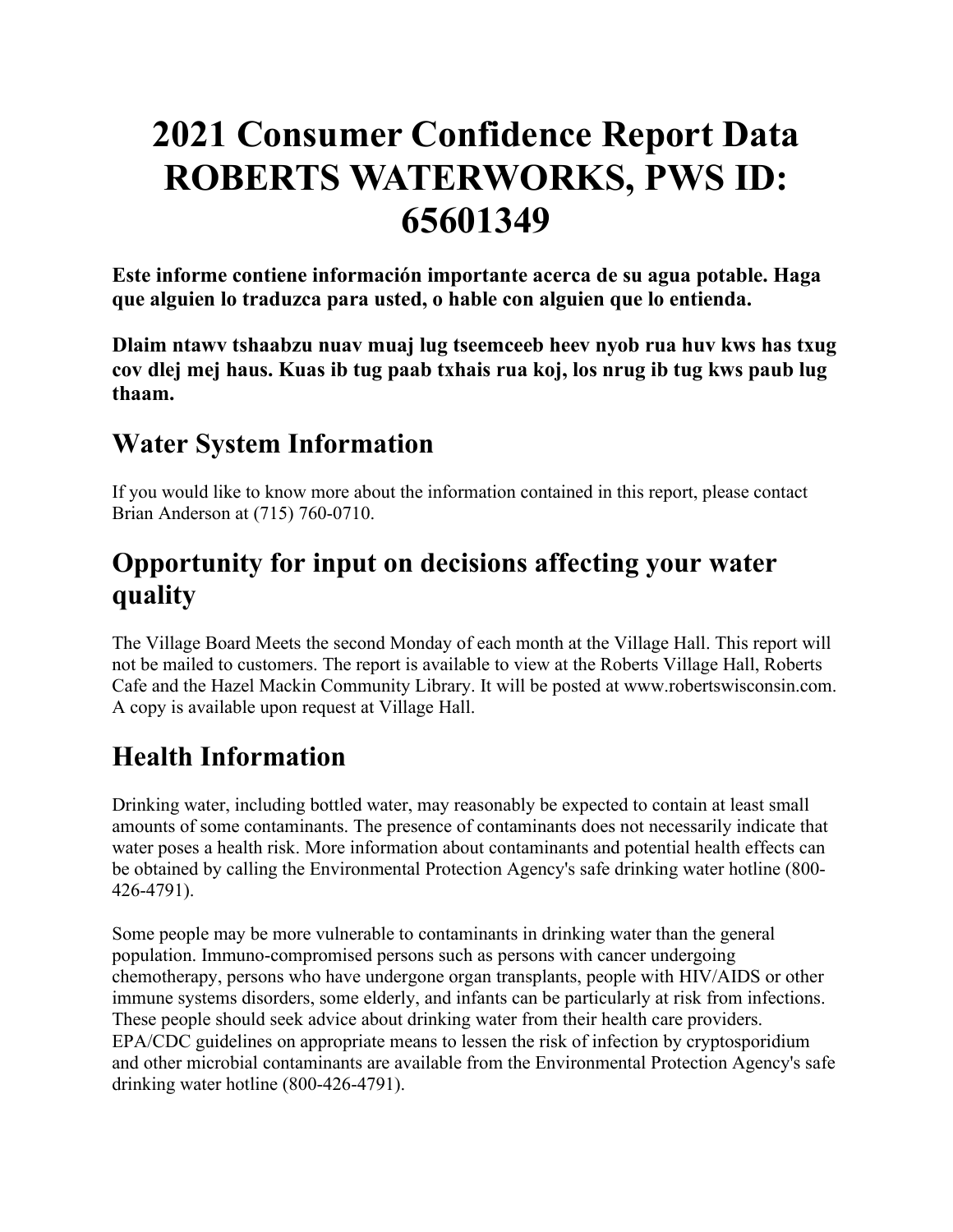# **Source(s) of Water**

| Source ID Source |                            | Depth (in feet) Status |        |
|------------------|----------------------------|------------------------|--------|
|                  | $ G$ roundwater $ 302 $    |                        | Active |
|                  | Groundwater <sup>303</sup> |                        | Active |

To obtain a summary of the source water assessment please contact, Brian Anderson at (715) 760-0710.

# **Educational Information**

The sources of drinking water, both tap water and bottled water, include rivers, lakes, streams, ponds, reservoirs, springs and wells. As water travels over the surface of the land or through the ground, it dissolves naturally occurring minerals and, in some cases, radioactive material, and can pick up substances resulting from the presence of animals or from human activity.

Contaminants that may be present in source water include:

- Microbial contaminants, such as viruses and bacteria, which may come from sewage treatment plants, septic systems, agricultural livestock operations and wildlife.
- Inorganic contaminants, such as salts and metals, which can be naturally-occurring or result from urban stormwater runoff, industrial or domestic wastewater discharges, oil and gas production, mining or farming.
- Pesticides and herbicides, which may come from a variety of sources such as agriculture, urban stormwater runoff and residential uses.
- Organic chemical contaminants, including synthetic and volatile organic chemicals, which are by-products of industrial processes and petroleum production, and can also come from gas stations, urban stormwater runoff and septic systems.
- Radioactive contaminants, which can be naturally occurring or be the result of oil and gas production and mining activities.

In order to ensure that tap water is safe to drink, EPA prescribes regulations that limit the amount of certain contaminants in water provided by public water systems. FDA regulations establish limits for contaminants in bottled water, which shall provide the same protection for public health.

# **Definitions**

| Term | <b>Definition</b>                                                                                                                                      |
|------|--------------------------------------------------------------------------------------------------------------------------------------------------------|
| AL   | Action Level: The concentration of a contaminant which, if exceeded, triggers<br>treatment or other requirements which a water system must follow.     |
| HAL  | Health Advisory Level: The concentration of a contaminant which, if exceeded,<br>poses a health risk and may require a system to post a public notice. |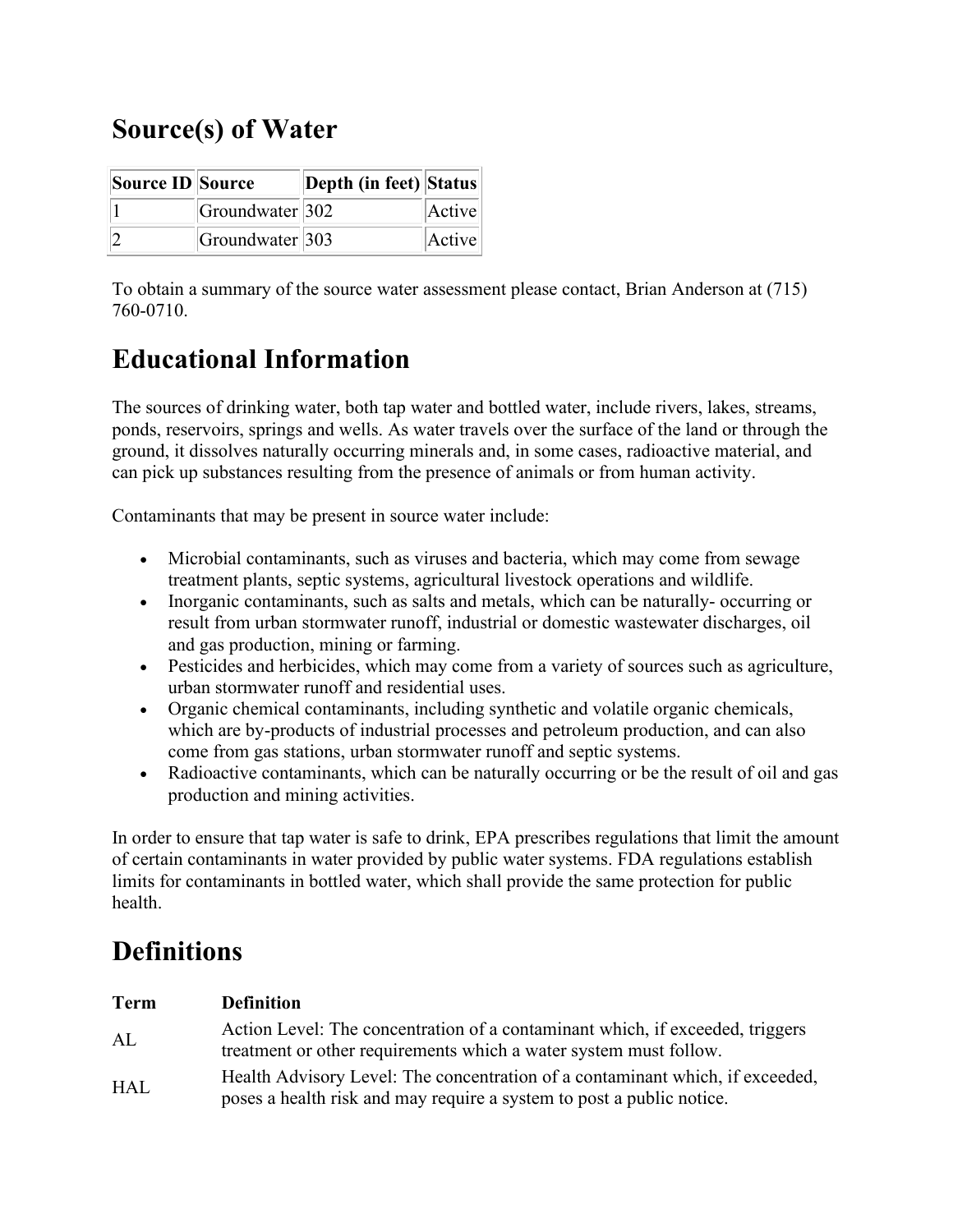| <b>Term</b>           | <b>Definition</b>                                                                                                                                                                                                                                                                   |  |  |  |  |
|-----------------------|-------------------------------------------------------------------------------------------------------------------------------------------------------------------------------------------------------------------------------------------------------------------------------------|--|--|--|--|
| Level 1<br>Assessment | A Level 1 assessment is a study of the water system to identify potential problems<br>and determine, if possible, why total coliform bacteria have been found in our<br>water system.                                                                                               |  |  |  |  |
| Level 2<br>Assessment | A Level 2 assessment is a very detailed study of the water system to identify<br>potential problems and determine, if possible, why an E. coli MCL violation has<br>occurred or why total coliform bacteria have been found in our water system, or<br>both, on multiple occasions. |  |  |  |  |
| <b>MCL</b>            | Maximum Contaminant Level: The highest level of a contaminant that is allowed<br>in drinking water. MCLs are set as close to the MCLGs as feasible using the best<br>available treatment technology.                                                                                |  |  |  |  |
| <b>MCLG</b>           | Maximum Contaminant Level Goal: The level of a contaminant in drinking water<br>below which there is no known or expected risk to health. MCLGs allow for a<br>margin of safety.                                                                                                    |  |  |  |  |
| <b>MFL</b>            | million fibers per liter                                                                                                                                                                                                                                                            |  |  |  |  |
| <b>MRDL</b>           | Maximum residual disinfectant level: The highest level of a disinfectant allowed<br>in drinking water. There is convincing evidence that addition of a disinfectant is<br>necessary for control of microbial contaminants.                                                          |  |  |  |  |
| <b>MRDLG</b>          | Maximum residual disinfectant level goal: The level of a drinking water<br>disinfectant below which there is no known or expected risk to health. MRDLGs<br>do not reflect the benefits of the use of disinfectants to control microbial<br>contaminants.                           |  |  |  |  |
| mrem/year             | millirems per year (a measure of radiation absorbed by the body)                                                                                                                                                                                                                    |  |  |  |  |
| <b>NTU</b>            | Nephelometric Turbidity Units                                                                                                                                                                                                                                                       |  |  |  |  |
| pCi/1                 | picocuries per liter (a measure of radioactivity)                                                                                                                                                                                                                                   |  |  |  |  |
| ppm                   | parts per million, or milligrams per liter (mg/l)                                                                                                                                                                                                                                   |  |  |  |  |
| ppb                   | parts per billion, or micrograms per liter (ug/l)                                                                                                                                                                                                                                   |  |  |  |  |
| ppt                   | parts per trillion, or nanograms per liter                                                                                                                                                                                                                                          |  |  |  |  |
| ppq                   | parts per quadrillion, or picograms per liter                                                                                                                                                                                                                                       |  |  |  |  |
| <b>SMCL</b>           | Secondary drinking water standards or Secondary Maximum Contaminant Levels<br>for contaminants that affect taste, odor, or appearance of the drinking water. The<br>SMCLs do not represent health standards.                                                                        |  |  |  |  |
| <b>TCR</b>            | <b>Total Coliform Rule</b>                                                                                                                                                                                                                                                          |  |  |  |  |
| TT                    | Treatment Technique: A required process intended to reduce the level of a<br>contaminant in drinking water.                                                                                                                                                                         |  |  |  |  |

# **Detected Contaminants**

Your water was tested for many contaminants last year. We are allowed to monitor for some contaminants less frequently than once a year. The following tables list only those contaminants which were detected in your water. If a contaminant was detected last year, it will appear in the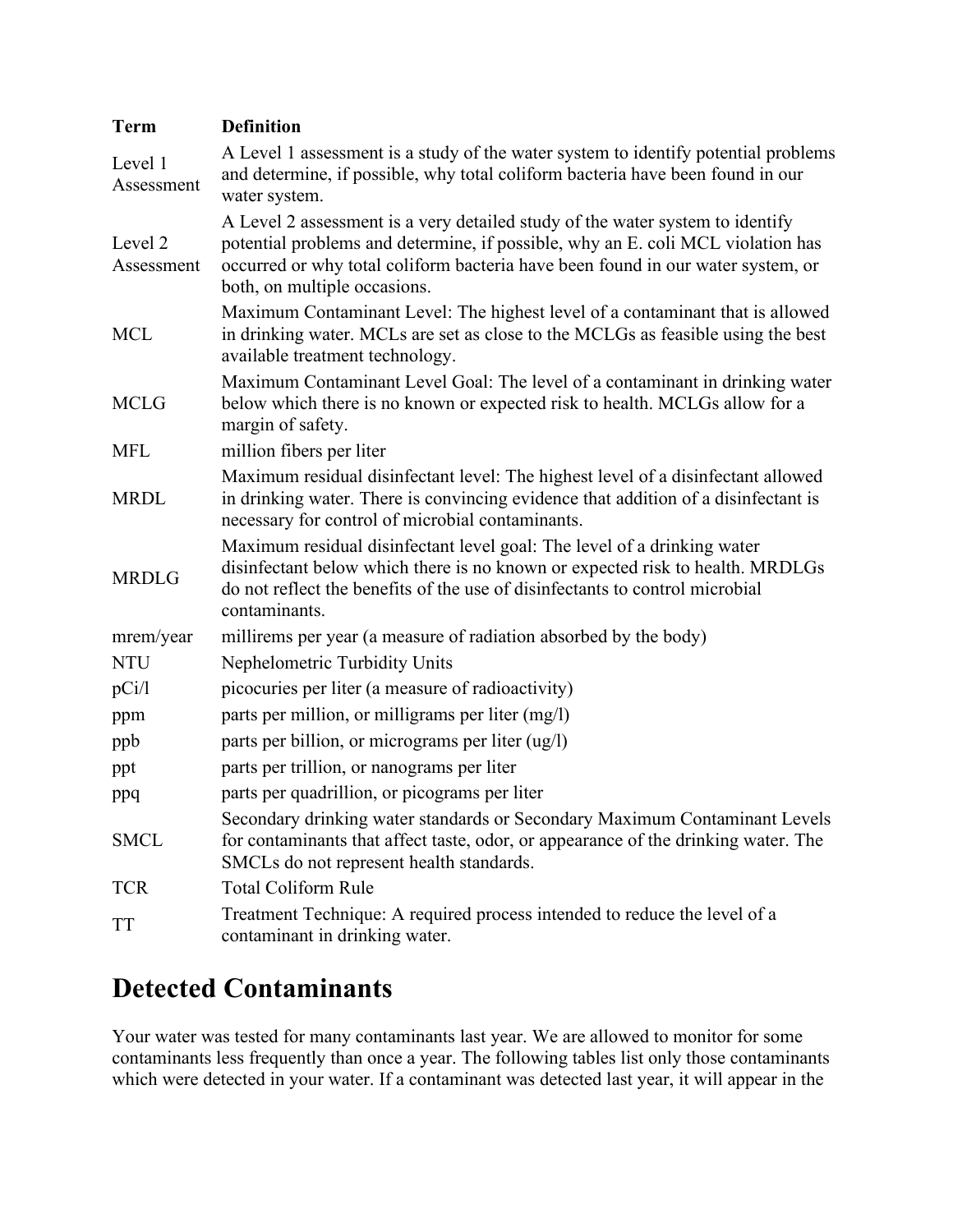following tables without a sample date. If the contaminant was not monitored last year, but was detected within the last 5 years, it will appear in the tables below along with the sample date.

### **Inorganic Contaminants**

| Contaminant<br>(units)               |     | Site MCL MCLG  | Level<br>Found | Range                | <b>Sample</b><br>Date (if<br>prior to<br>$ 2021\rangle$ | <b>Violation</b>       | <b>Typical Source of</b><br>Contaminant                                                                                                                         |
|--------------------------------------|-----|----------------|----------------|----------------------|---------------------------------------------------------|------------------------|-----------------------------------------------------------------------------------------------------------------------------------------------------------------|
| <b>ARSENIC</b><br>(ppb)              | 10  | n/a            | $ 0\>$         | $ 0 - 0 $            | 9/8/2020                                                | No                     | Erosion of natural<br>deposits; Runoff from<br>orchards; Runoff<br>from glass and<br>electronics<br>production wastes                                           |
| <b>BARIUM</b><br>(ppm)               | 2   | $\overline{2}$ | 0.005          | $ 0.004 -$<br> 0.005 | 9/8/2020                                                | $\overline{\text{No}}$ | Discharge of drilling<br>wastes; Discharge<br>from metal refineries;<br>Erosion of natural<br>deposits                                                          |
| <b>FLUORIDE</b><br>(ppm)             | 4   | 4              | 0.1            | $ 0.1 -$<br>0.1      | 9/8/2020                                                | No                     | Erosion of natural<br>deposits; Water<br>additive which<br>promotes strong<br>teeth; Discharge from<br>fertilizer and<br>aluminum factories                     |
| <b>NICKEL</b><br>(ppb)               | 100 |                | 0.6500         | 0.0000 <br> 0.6500   | 9/8/2020                                                | No                     | Nickel occurs<br>naturally in soils,<br>ground water and<br>surface waters and is<br>often used in<br>electroplating,<br>stainless steel and<br>alloy products. |
| <b>NITRATE</b><br>$(NO3-N)$<br>(ppm) | 10  | 10             | 7.58           | $7.20 -$<br>7.80     |                                                         | $\overline{\text{No}}$ | Runoff from fertilizer<br>use; Leaching from<br>septic tanks, sewage;<br>Erosion of natural<br>deposits                                                         |
| <b>SELENIUM</b><br>(ppb)             | 50  | 50             | $ 2\rangle$    | $ 2 - 2 $            | 9/8/2020                                                | No                     | Discharge from<br>petroleum and metal<br>refineries; Erosion of<br>natural deposits;                                                                            |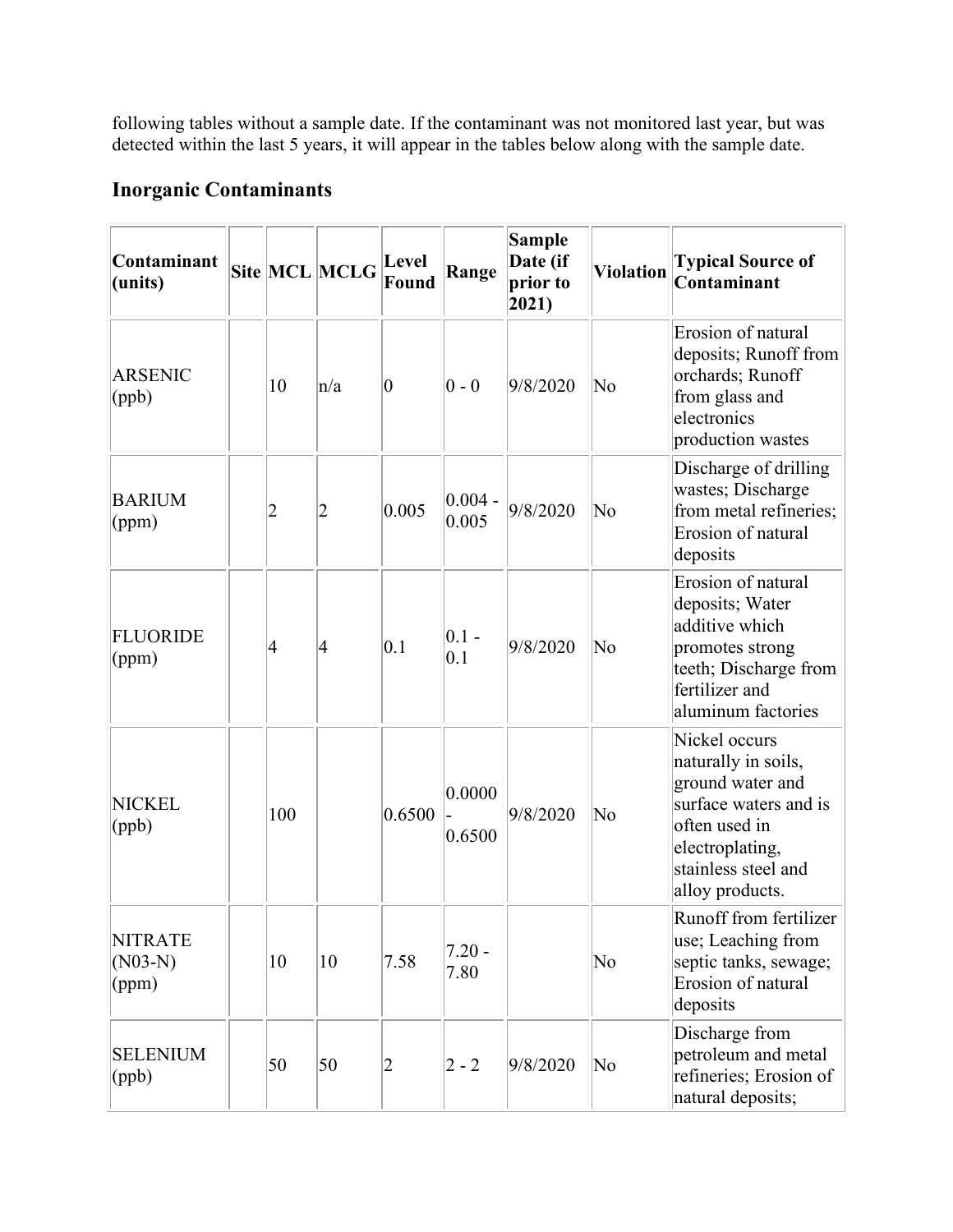| <b>Contaminant</b><br>$ $ (units) |         | $\boxed{\text{Site}}\boxed{\text{MCL}}\boxed{\text{MCLG}}\boxed{\text{Level}}$ |      | Range | Sample<br>Date (if<br>prior to<br>2021) |                        | Violation Typical Source of<br>Contaminant |
|-----------------------------------|---------|--------------------------------------------------------------------------------|------|-------|-----------------------------------------|------------------------|--------------------------------------------|
|                                   |         |                                                                                |      |       |                                         |                        | Discharge from mines                       |
| <b>SODIUM</b><br>$\gamma$ (ppm)   | $\ln/a$ | $\ln/a$                                                                        | 3.80 | 3.80  | 9/8/2020                                | $\overline{\text{No}}$ | $\ln/a$                                    |

| Contaminant Action<br>$ $ (units) | Level          | MCLG | 90th<br>Percentile<br>Level<br>Found | $#$ of<br><b>Results</b>                                           | <b>Sample</b><br>Date (if<br>prior to<br>$ 2021\rangle$ | <b>Violation</b> | <b>Typical Source of</b><br>Contaminant                                                                                  |
|-----------------------------------|----------------|------|--------------------------------------|--------------------------------------------------------------------|---------------------------------------------------------|------------------|--------------------------------------------------------------------------------------------------------------------------|
| <b>COPPER</b><br>$\gamma$ (ppm)   | $ AL=1.3  1.3$ |      | 0.0370                               | $0$ of 10<br>results<br>were<br>above<br>the<br>action<br>level.   | 7/7/2020                                                | No               | Corrosion of<br>household<br>plumbing systems;<br>Erosion of natural<br>deposits; Leaching<br>from wood<br>preservatives |
| $LEAD$ (ppb)                      | $AL=15$        | 10   | 0.00                                 | $0$ of $10$<br>results<br>were<br>above<br>the<br>action<br>level. | 7/7/2020                                                | No               | Corrosion of<br>household<br>plumbing systems;<br>Erosion of natural<br>deposits                                         |

### **Radioactive Contaminants**

| Contaminant<br>(units)                                 |     | $ \textbf{Site} $ MCL $ \textbf{MCLG} $ | Level<br>Found | Range            | Sample<br>Date (if<br>prior to<br>$ 2021\rangle$ |                        | Violation Typical Source       |
|--------------------------------------------------------|-----|-----------------------------------------|----------------|------------------|--------------------------------------------------|------------------------|--------------------------------|
| <b>GROSS ALPHA,</b><br>EXCL. R & U<br>(pCi/l)          | 15  | 10                                      | 3.1            | $ 0.8 -$<br>3.1  | 9/8/2020                                         | $\overline{\text{No}}$ | Erosion of<br>natural deposits |
| RADIUM, $(226 +$<br>$ 228)$ (pCi/l)                    |     | 0                                       | 0.7            | $ 0.0 -$<br> 0.7 | 9/8/2020                                         | $\overline{\text{No}}$ | Erosion of<br>natural deposits |
| <b>GROSS ALPHA,</b><br><b>INCL. R &amp; U</b><br>(n/a) | n/a | $\ln/a$                                 | 3.5            | $ 0.0 -$<br>3.5  | 9/8/2020                                         | $\overline{\text{No}}$ | Erosion of<br>natural deposits |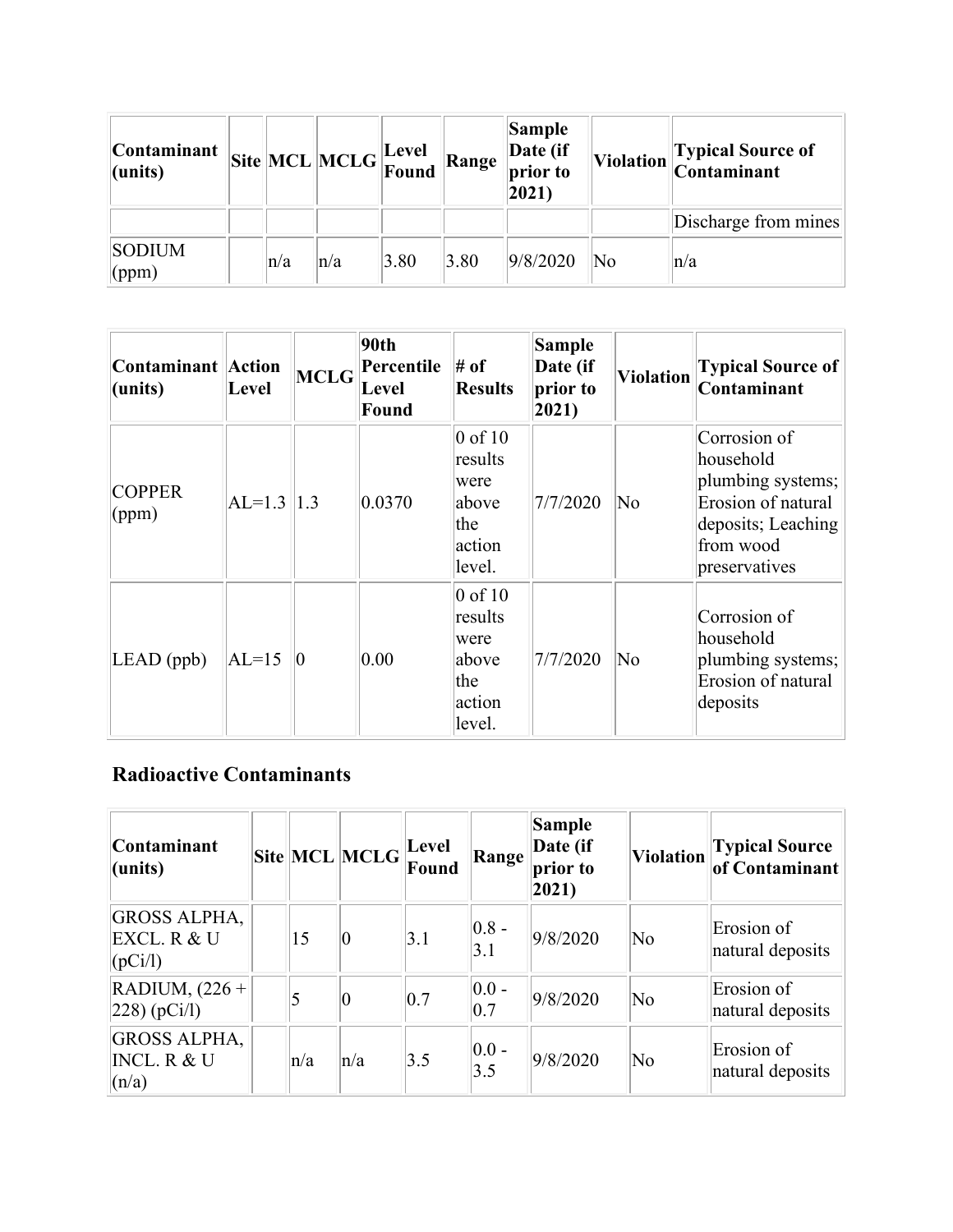| <b>Contaminant</b><br>$l$ (units)           |    | $\boxed{\text{Site}}\boxed{\text{MCL}}\boxed{\text{MCLG}}\boxed{\text{Level}}$ |     |                  | Sample<br>Range Date (if<br>$ 2021\rangle$ |                        | Violation Typical Source       |
|---------------------------------------------|----|--------------------------------------------------------------------------------|-----|------------------|--------------------------------------------|------------------------|--------------------------------|
| <b>COMBINED</b><br><b>URANIUM</b><br>(ug/l) | 30 |                                                                                | 0.5 | $ 0.5 -$<br> 0.5 | 9/8/2020                                   | $\overline{\text{No}}$ | Erosion of<br>natural deposits |

### **Contaminants with a Health Advisory Level or a Secondary Maximum Contaminant Level**

The following tables list contaminants which were detected in your water and that have either a Health Advisory Level (HAL) or a Secondary Maximum Contaminant Level (SMCL), or both. There are no violations for detections of contaminants that exceed Health Advisory Levels, Groundwater Standards or Secondary Maximum Contaminant Levels. Secondary Maximum Contaminant Levels are levels that do not present health concerns but may pose aesthetic problems such as objectionable taste, odor, or color. Health Advisory Levels are levels at which concentrations of the contaminant present a health risk.

| <b>Contaminant</b><br>(units) | <b>Site</b> | <b>SMCL</b><br>(ppm) | HAL<br>(ppm) | Level<br>Found | Range              | <b>Sample</b><br>Date (if<br>prior to<br>$ 2021\rangle$ | <b>Typical Source of</b><br>Contaminant                                 |
|-------------------------------|-------------|----------------------|--------------|----------------|--------------------|---------------------------------------------------------|-------------------------------------------------------------------------|
| <b>CHLORIDE</b><br>(ppm)      |             | 250                  |              | 10.20          | $ 9.97 -$<br>10.20 | 8/8/2017                                                | Runoff/leaching from<br>natural deposits, road<br>salt, water softeners |
| <b>IRON</b> (ppm)             |             | 0.3                  |              | 0.01           | $ 0.00 -$<br> 0.01 | 8/8/2017                                                | Runoff/leaching from<br>natural deposits,<br>industrial wastes          |
| <b>MANGANESE</b><br>(ppm)     |             | 0.05                 | 0.3          | 0.00           | $ 0.00 -$<br>0.00  | 8/8/2017                                                | Leaching from natural<br>deposits                                       |

### **Additional Health Information**

**Nitrate** in drinking water at levels above 10 ppm is a health risk for infants of less than 6 months of age. High nitrate levels in drinking water can cause blue baby syndrome. Nitrate levels may rise quickly for short periods of time because of rainfall or agricultural activity. If you are caring for an infant you should ask advice from your health care provider. Females who are or may become pregnant should not consume water with nitrate concentrations that exceed 10 ppm. There is some evidence of an association between exposure to high nitrate levels in drinking water during the first weeks of pregnancy and certain birth defects. The Wisconsin Department of Health Services recommends people of all ages avoid long-term consumption of water that has nitrate level greater than 10 milligrams per liter (mg/L).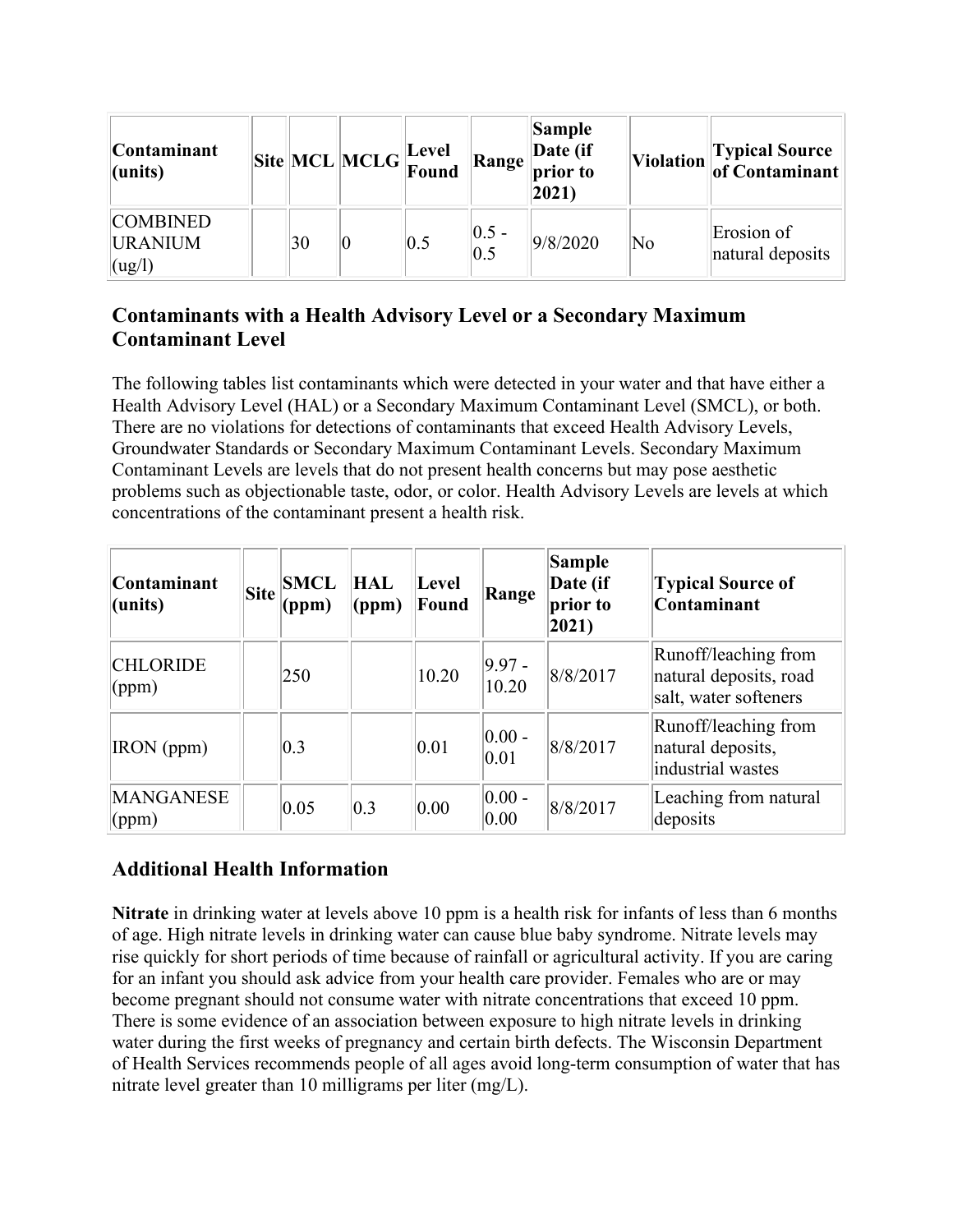If present, elevated levels of lead can cause serious health problems, especially for pregnant women and young children. Lead in drinking water is primarily from materials and components associated with service lines and home plumbing. Roberts Waterworks is responsible for providing high quality drinking water, but cannot control the variety of materials used in plumbing components. When your water has been sitting for several hours, you can minimize the potential for lead exposure by flushing your tap for 30 seconds to 2 minutes before using water for drinking or cooking. If you are concerned about lead in your water, you may wish to have your water tested. Information on lead in drinking water, testing methods, and steps you can take to minimize exposure is available from the Safe Drinking Water Hotline or at www.epa.gov/safewater/lead.

# **Other Compliance**

| <b>Deficiency Description and Progress to Date</b>                   | Date System<br>Notified | <b>Scheduled Correction</b><br>Date |
|----------------------------------------------------------------------|-------------------------|-------------------------------------|
| Past inspection deficiencies have not been<br>corrected as required. | 7/13/2021               | 12/31/2022                          |

### **Uncorrected Significant Deficiencies**

#### **Actions Taken**

Brian Anderson and John Bond are looking at the corrections recommended. Anderson has fixed the ceiling/leaking at wellhouse #2. Copies of the cross connections were sent.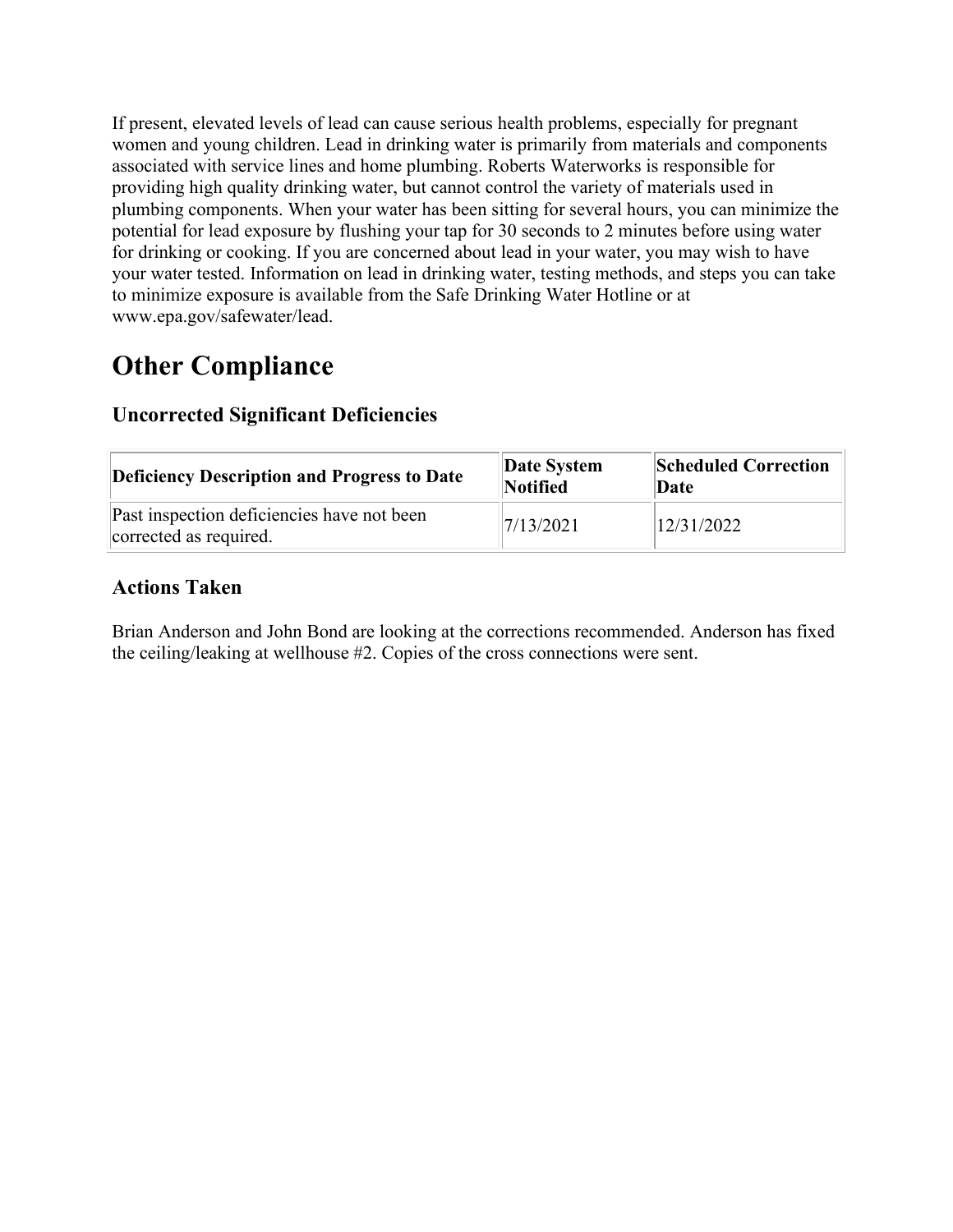#### **2020 CONSUMER CONFIDENCE REPORT (CCR) CERTIFICATION**

Community Water System Name: ROBERTS WATERWORKS Community Water System ID: 65601349

You must complete and send this form, along with an actual copy of the CCR, by July 1, 2021 to your Regional DNR Drinking Water Representative at the following address: COREY LARSON, 890 SPRUCE STREET, BALDWIN, WI 54002, 715-928-1624, FAX#: 715-684-5940

I confirm that this system's Consumer Confidence Report was distributed to customers as indicated below and information contained in the CCR is correct and consistent with compliance data submitted to DNR.

Cortified hy-

| (Name, Title) Megan Dull, Clerk | March 18, 2021<br>Date)                          |
|---------------------------------|--------------------------------------------------|
| (Phone) 715-749-3126            | $(E$ -mail address) vilofrbt@baldwin-telecom.net |

Required Delivery: This system has 501-10,000 consumers. In addition to making the CCR available to the public upon request, at least one of the following delivery methods is required. Check the option that was completed and include the required information. \*Electronic delivery requires completion of additional information on back page.

Option 1 - CCR was distributed by mail or direct delivery to all customers served by the water system. List method and date of delivery:

- **Option 2 CCR** was distributed electronically to all customers served by the water system. Identify the method of electronic delivery used from the back page and submit the required information.
- **Option 3** -CCR was published in a local newspaper and each customer served by the water system  $X$ was informed in newspaper, water bill or other method that CCR will not be mailed but is available upon request.

List method of notification that CCR will not be mailed: in the newspaper, and on quarterly billing. Attach copy, name of publication and date. Published in the Hudson Star Observer – March 25, 2021.

Option 4 - CCR was distributed by mail, electronically or direct delivery to all customers served by the water system and CCR was also published in a local newspaper. List method and date of delivery: Attach copy, name of publication and date.

Good Faith Effort: If you have any non-bill paying consumers (e.g., business customers, renters, workers) you must make good faith effort to also reach these water users. At least one of the following methods is required, in addition to the method(s) selected above for your population. The same method may not be used for both this section and the section above. Check all that were completed and attach the required information.

- $X$  Published CCR in local newspaper. Copy attached.
- X Posted CCR in public places. List of locations attached.

Advertised availability of CCR upon request. Announcement attached.

X Posted CCR on the Internet at: http://www.robertswisconsin.com

Mailed CCR to postal patrons in service area. Zip codes used are attached.

Delivered multiple CCR copies to single bill addresses serving apartments, businesses, and large employers, etc. List of addresses attached.

- Delivered CCR to community organizations. Attach list.
- Other. Description attached.

Electronic Delivery: If electronic delivery was used in lieu of mailing the CCR, you must provide the additional information outlined on the back page.